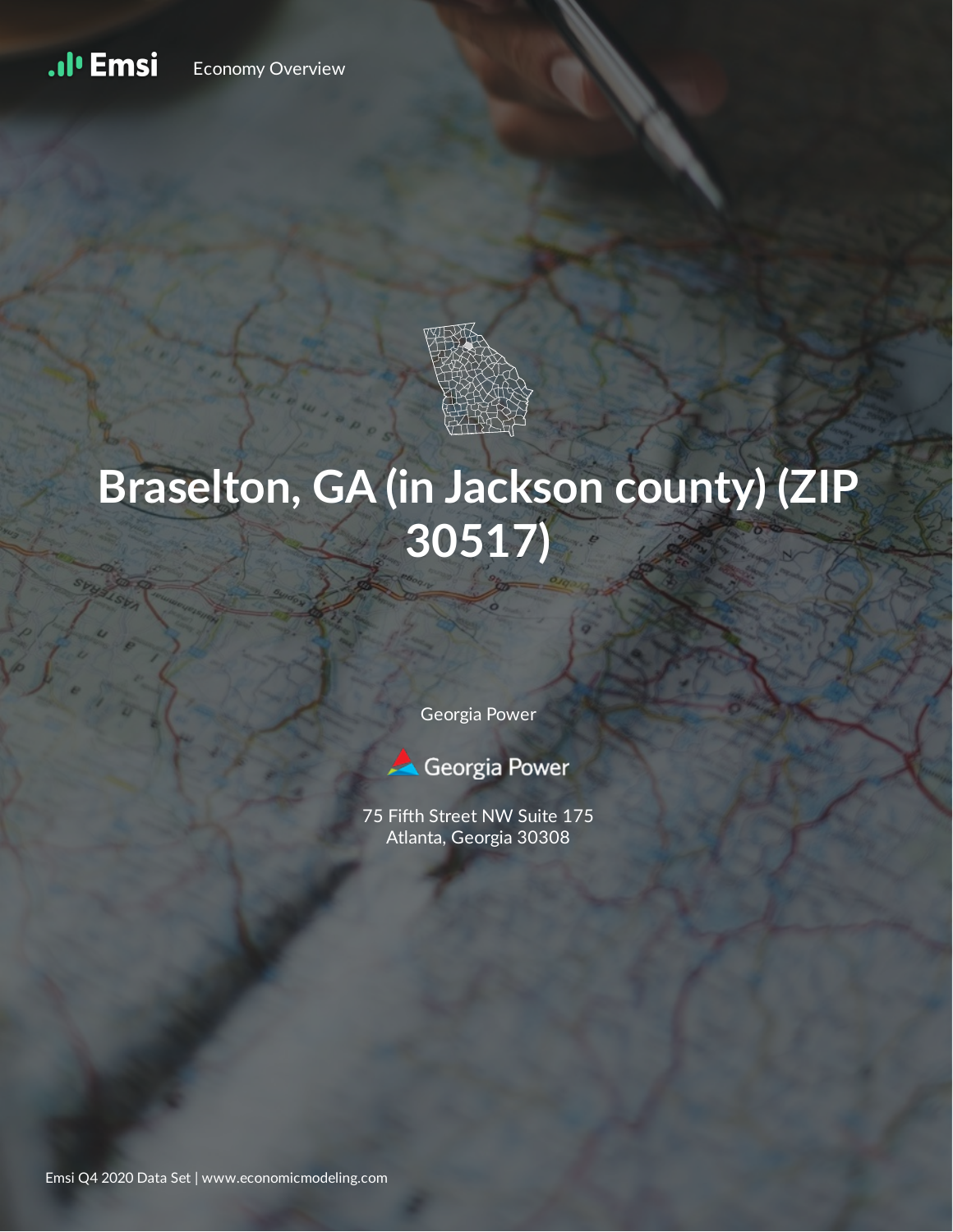### Contents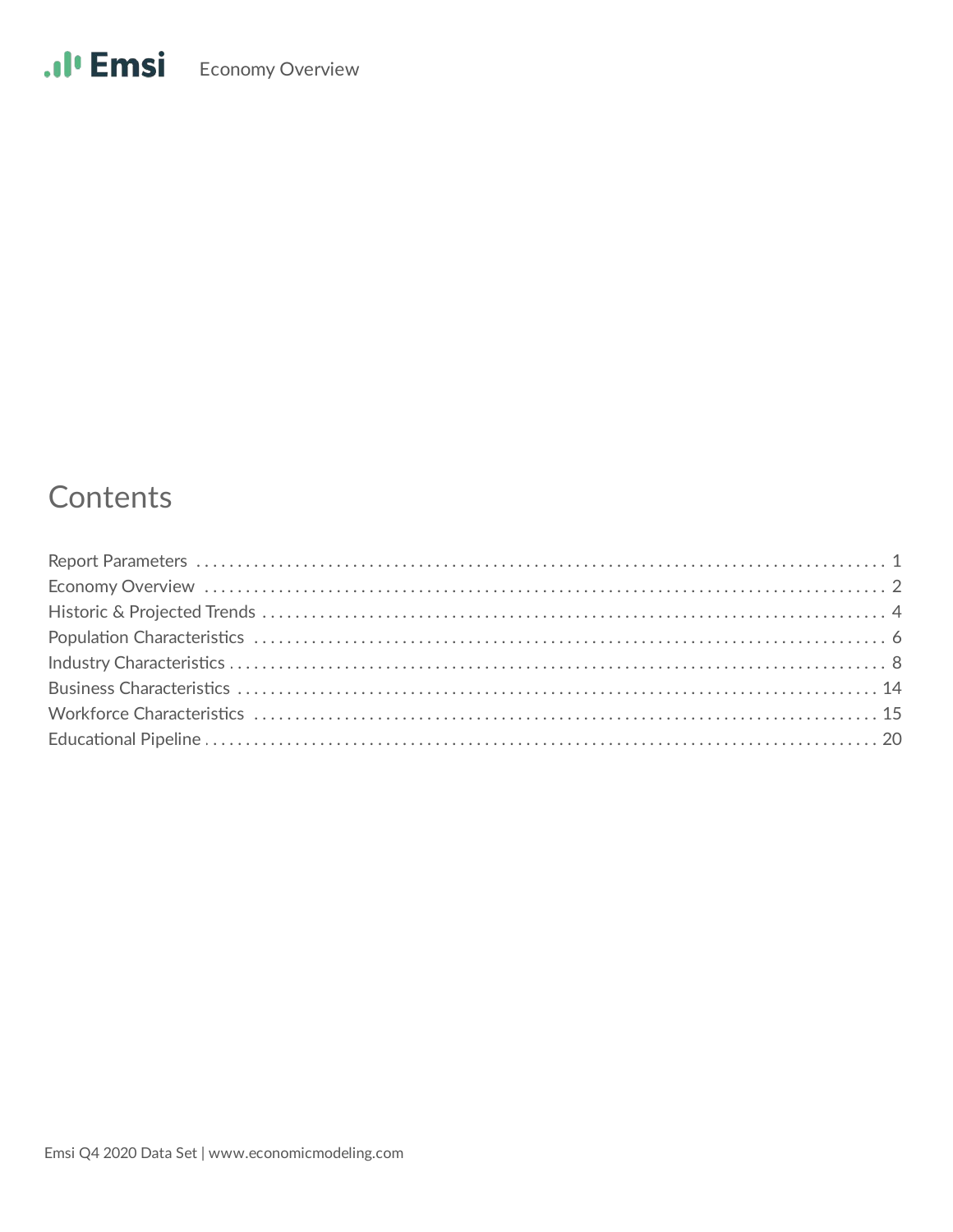## Report Parameters

**1 ZIP**

30517 Braselton, GA (in Jackson county)

### **Class of Worker**

QCEW Employees, Non-QCEW Employees, and Self-Employed

The information in this report pertains to the chosen geographical area.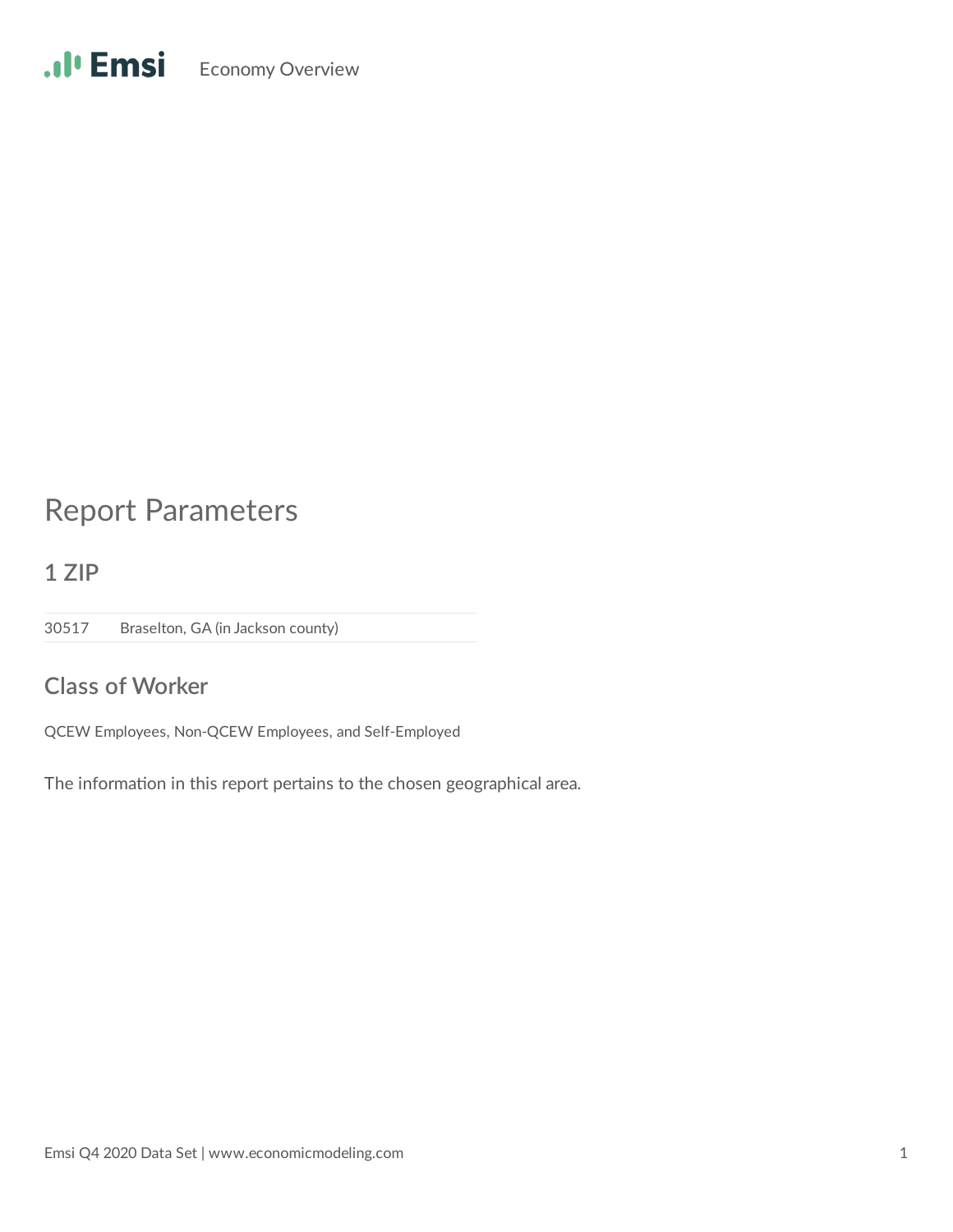### Economy Overview

Population grew by 1,592 over the last 5 years and is projected to **grow by 857** over the next 5 years.

Jobs **grew by 1,852** over the last 5 years and are projected to **grow by 801** over the next 5 years.

### **8,625 5,138 \$41.6K**

**Population (2020)** Total Regional Employment Avg. Earnings Per Job (2020)

Regional average earnings per job are \$28.1K below the national average earnings of \$69.6K per job.

### **Takeaways**

- As of 2020 the region's population increased by 22.6% since 2015, growing by 1,592. Population is expected to increase by **9.9%** between 2020 and 2025, adding 857.
- From 2015 to 2020, jobs **increased by 56.4%** in Braselton, GA (in Jackson county) (ZIP 30517) from 3,286 to **5,138**. This change **outpaced the national growth rate of 6.2% by 50.2%**. Labor force data is not available for Braselton, GA (in Jackson county) (ZIP 30517).
- $\bullet$  There is no education attainment data for Braselton, GA (in Jackson county) (ZIP 30517).
- The top three industries in 2020 are Warehousing and Storage, Restaurants and Other Eating Places, and Local Government, Excluding Education and Hospitals.

|        | <b>Population</b><br>(2020) | Labor<br>Force<br>(2020) | Jobs<br>(2020) | Cost<br>ot<br>Living | <b>GRP</b> | <i>Imports</i> | <b>Exports</b> |
|--------|-----------------------------|--------------------------|----------------|----------------------|------------|----------------|----------------|
| Region | 8.625                       | N/A                      | 5.138          | 93.9                 | \$373.39M  | \$589.40M      | \$554.39M      |
| State  | 10.724.731                  | 5.093.674                | 5.098.519      | 93.2                 | \$602.46B  | \$457.95B      | \$586.39B      |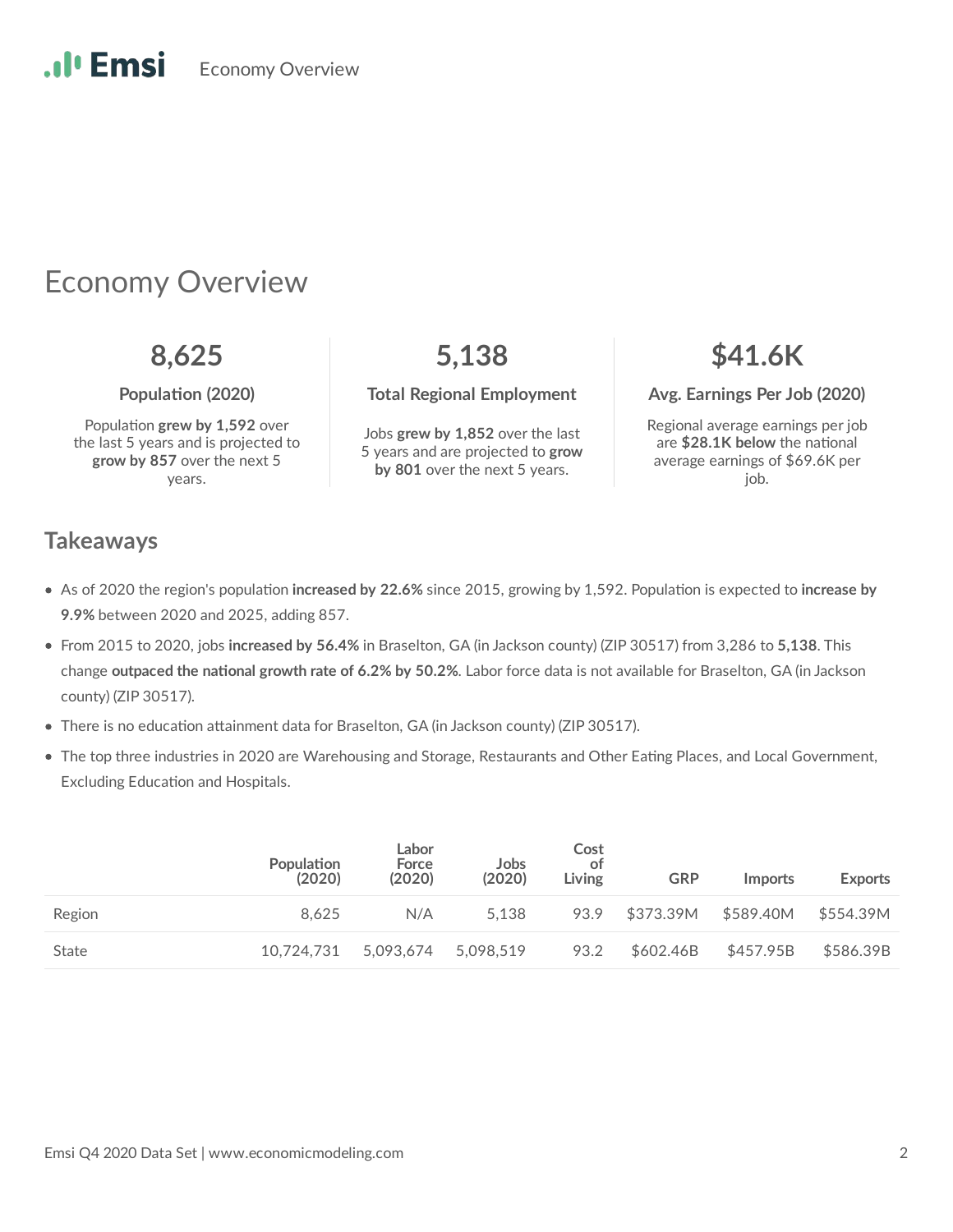### **2020 Labor Force Breakdown**

Population breakdown data is not available at the ZIP level. Please choose a different region to see this data.

### **Educational Attainment**

Educational attainment data is not available at the ZIP level. Please choose a different region to see this data.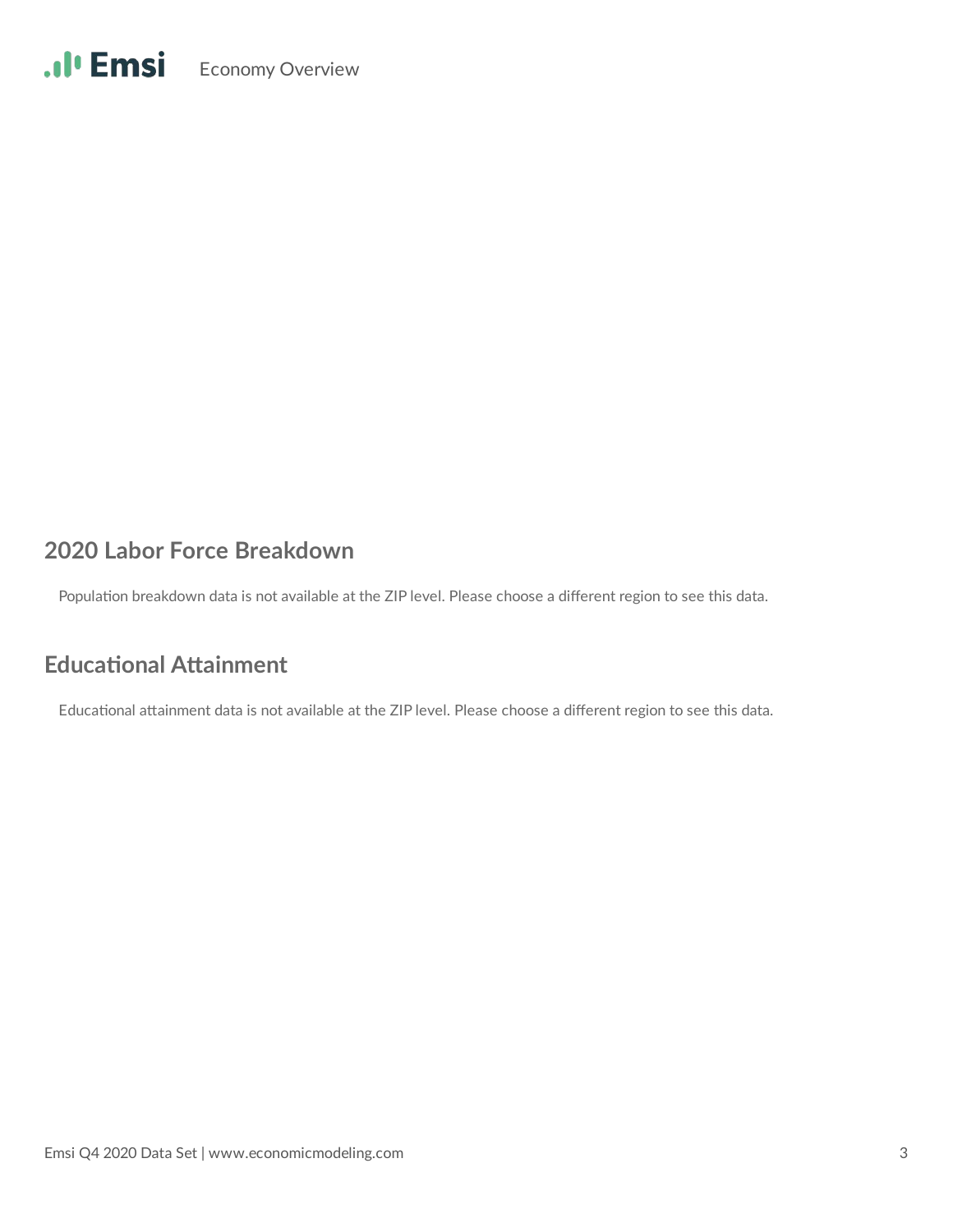## Historic & Projected Trends

### **Population Trends**

As of 2020 the region's population increased by 22.6% since 2015, growing by 1,592. Population is expected to increase by 9.9% between 2020 and 2025, adding 857.



| Timeframe | Population |
|-----------|------------|
| 2015      | 7,034      |
| 2016      | 7,063      |
| 2017      | 7,258      |
| 2018      | 8,161      |
| 2019      | 8,437      |
| 2020      | 8,625      |
| 2021      | 8,826      |
| 2022      | 9,017      |
| 2023      | 9,190      |
| 2024      | 9,342      |
| 2025      | 9,483      |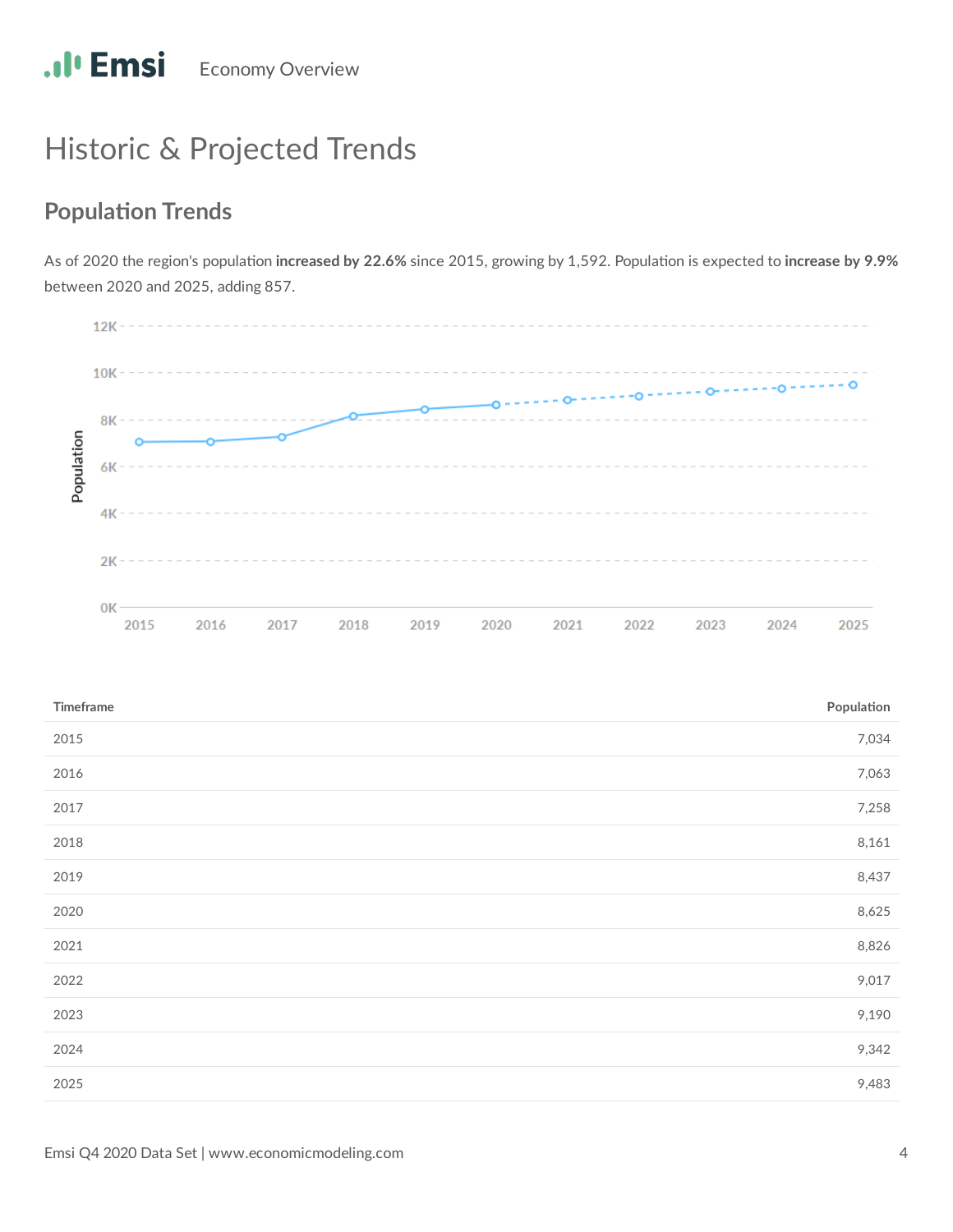### **Job Trends**



From 2015 to 2020, jobs **increased by 56.4%** in Braselton, GA (in Jackson county) (ZIP 30517) from 3,286 to **5,138**. This change outpaced the national growth rate of 6.2% by 50.2%.

| Timeframe | Jobs  |
|-----------|-------|
| 2015      | 3,286 |
| 2016      | 4,306 |
| 2017      | 4,696 |
| 2018      | 5,042 |
| 2019      | 4,802 |
| 2020      | 5,138 |
| 2021      | 5,382 |
| 2022      | 5,576 |
| 2023      | 5,735 |
| 2024      | 5,870 |
| 2025      | 5,938 |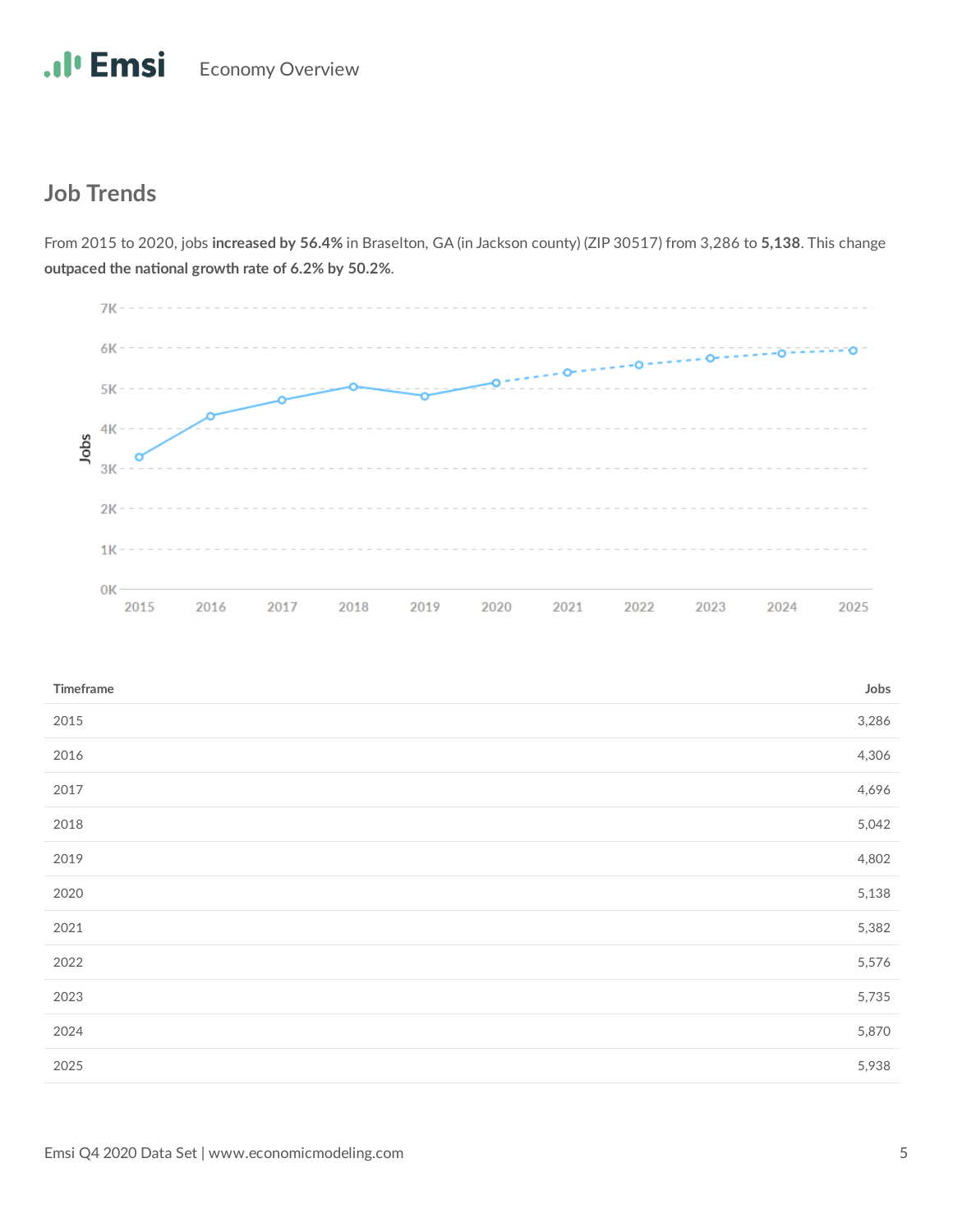### Population Characteristics

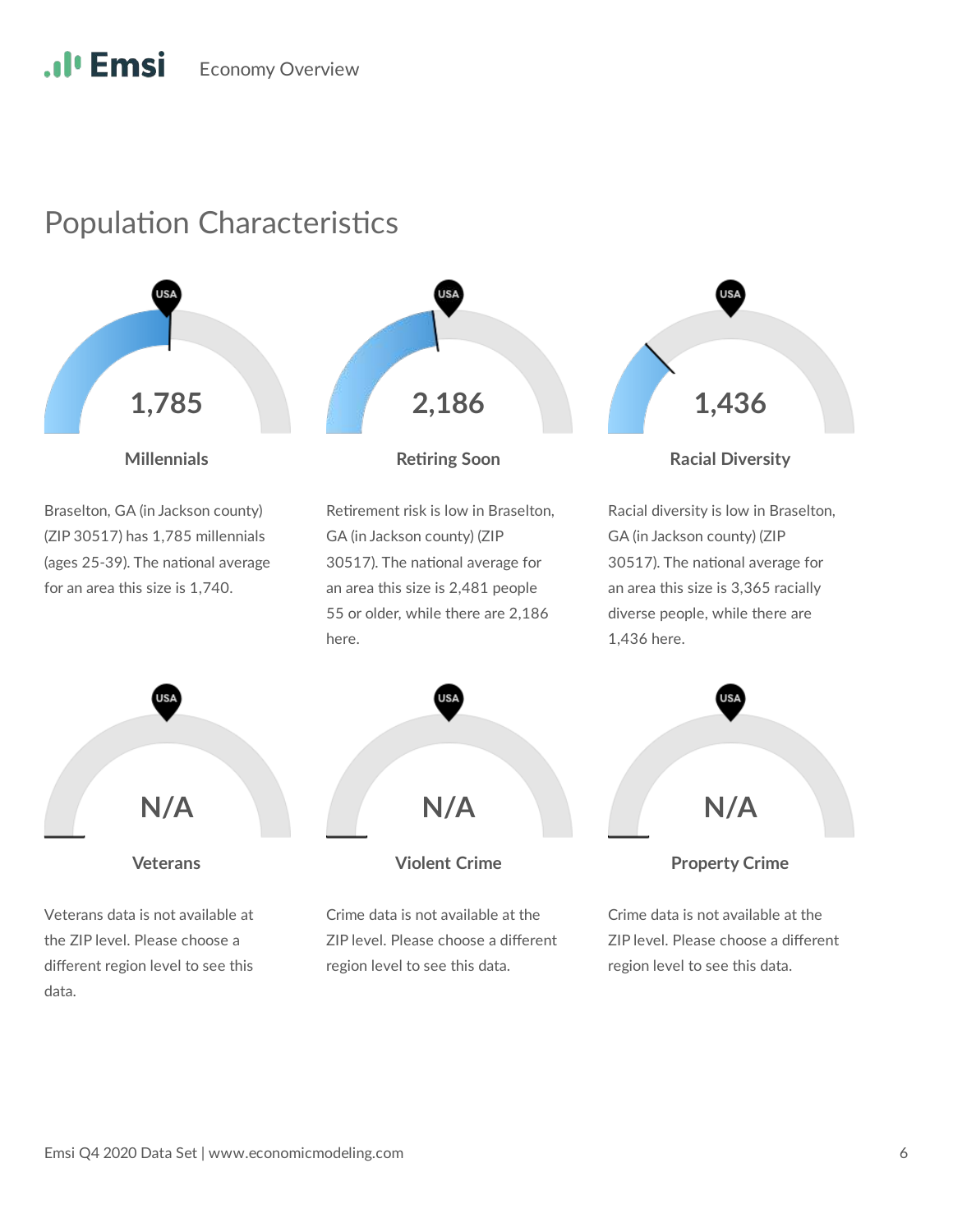### **Place of Work vs Place of Residence**

Understanding where talent in Braselton, GA (in Jackson county) currently works compared to where talent lives can help you optimize site decisions.



### **Where Talent Works Where Talent Lives**

| <b>ZIP</b> | <b>Name</b>              | 2020<br>Employment | 7IP   | Name                     |       |
|------------|--------------------------|--------------------|-------|--------------------------|-------|
| 30517      | Braselton, GA (in Jackso | 5.138              | 30517 | Braselton, GA (in Jackso | 7.080 |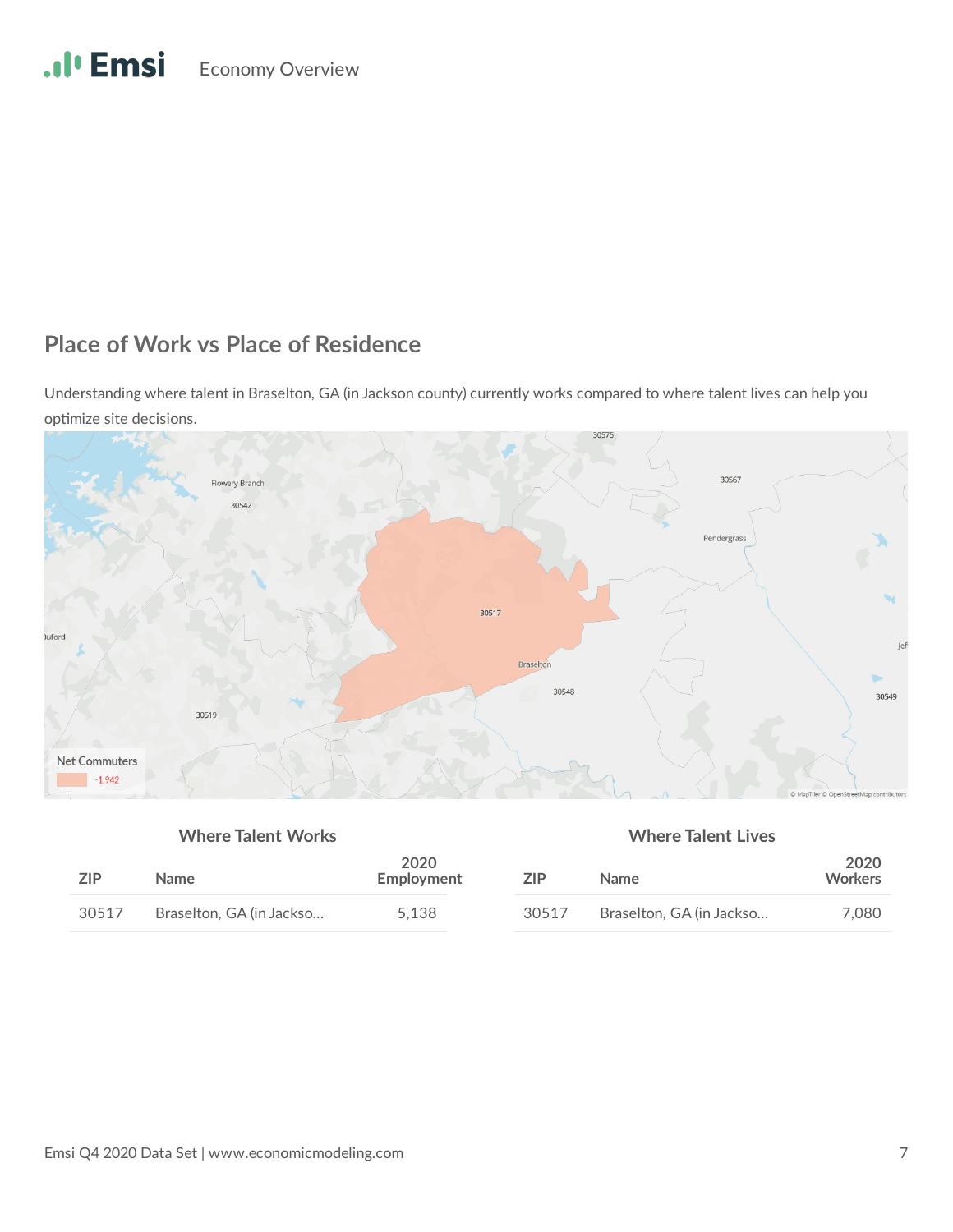### **Industry Characteristics**

### **Largest Industries**

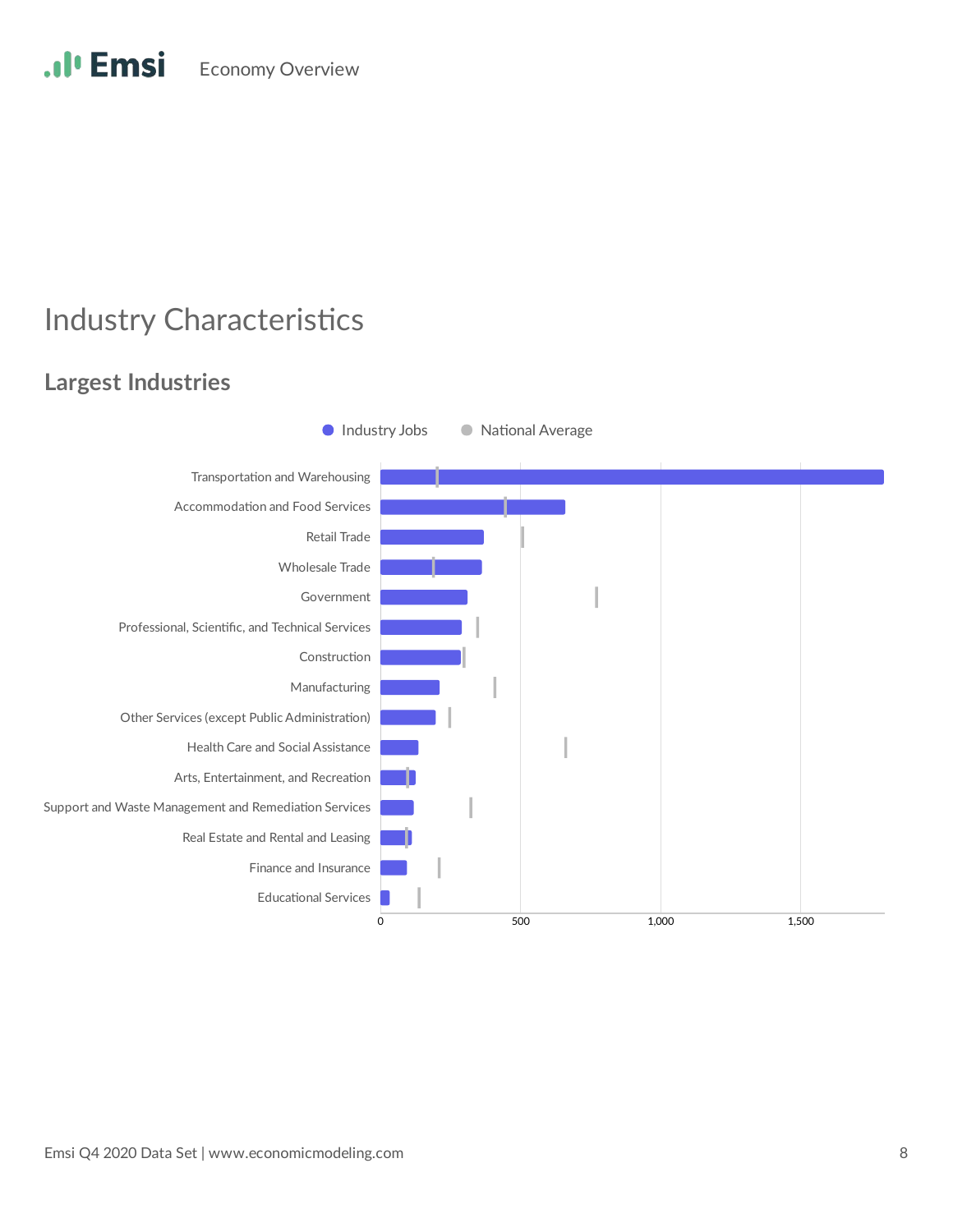### **Top Growing Industries**

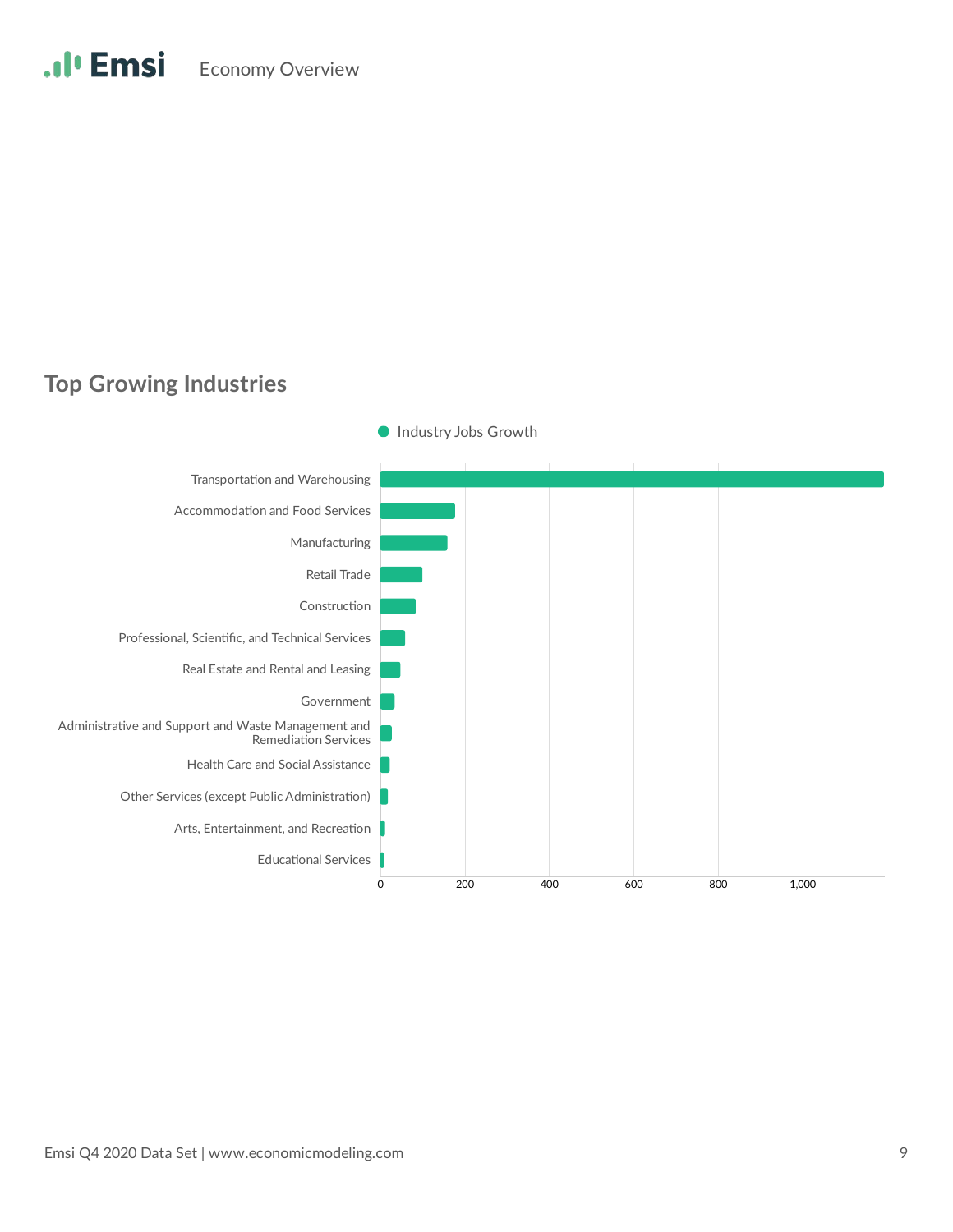### **Top Industry LQ**

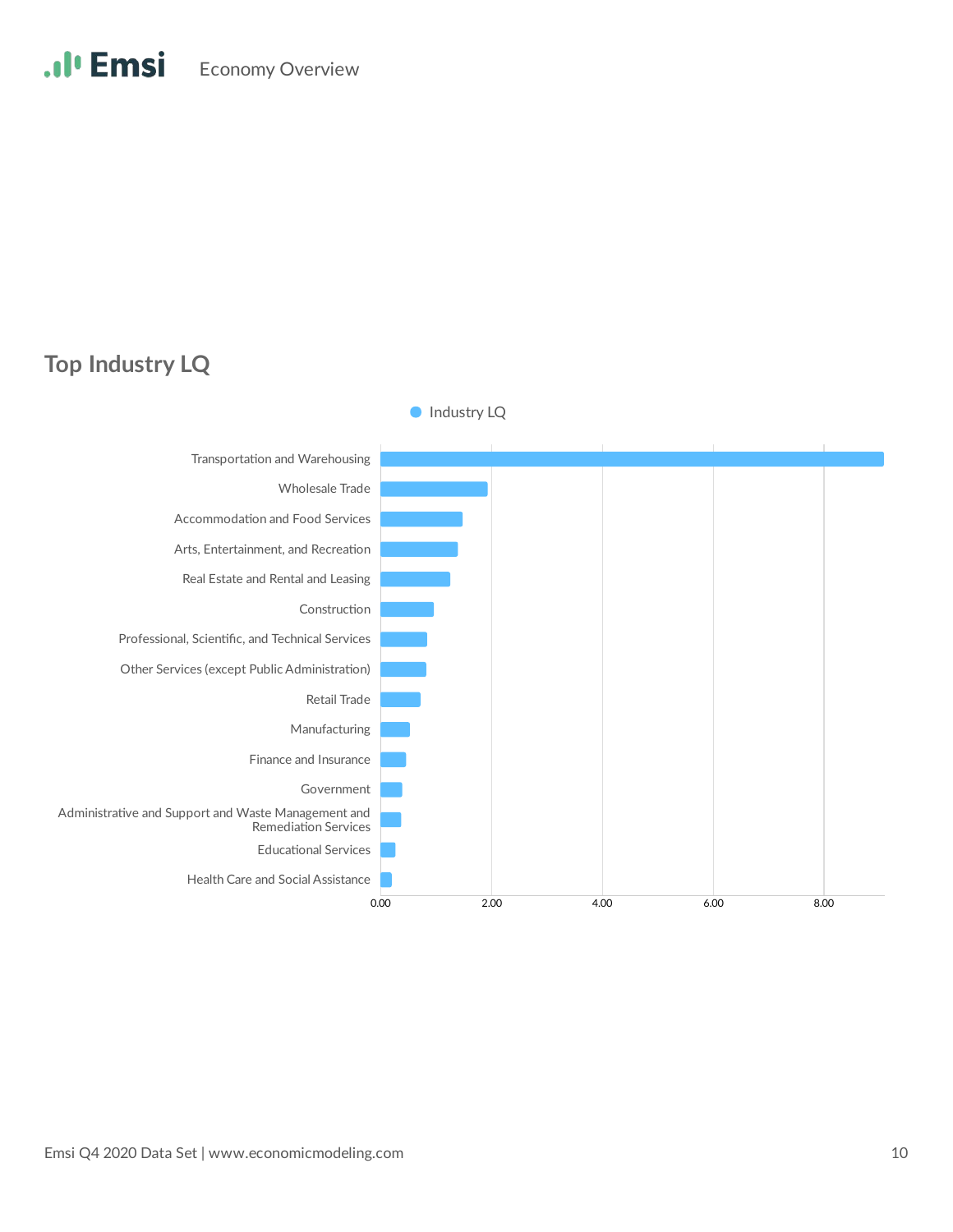### **Top Industry GRP**

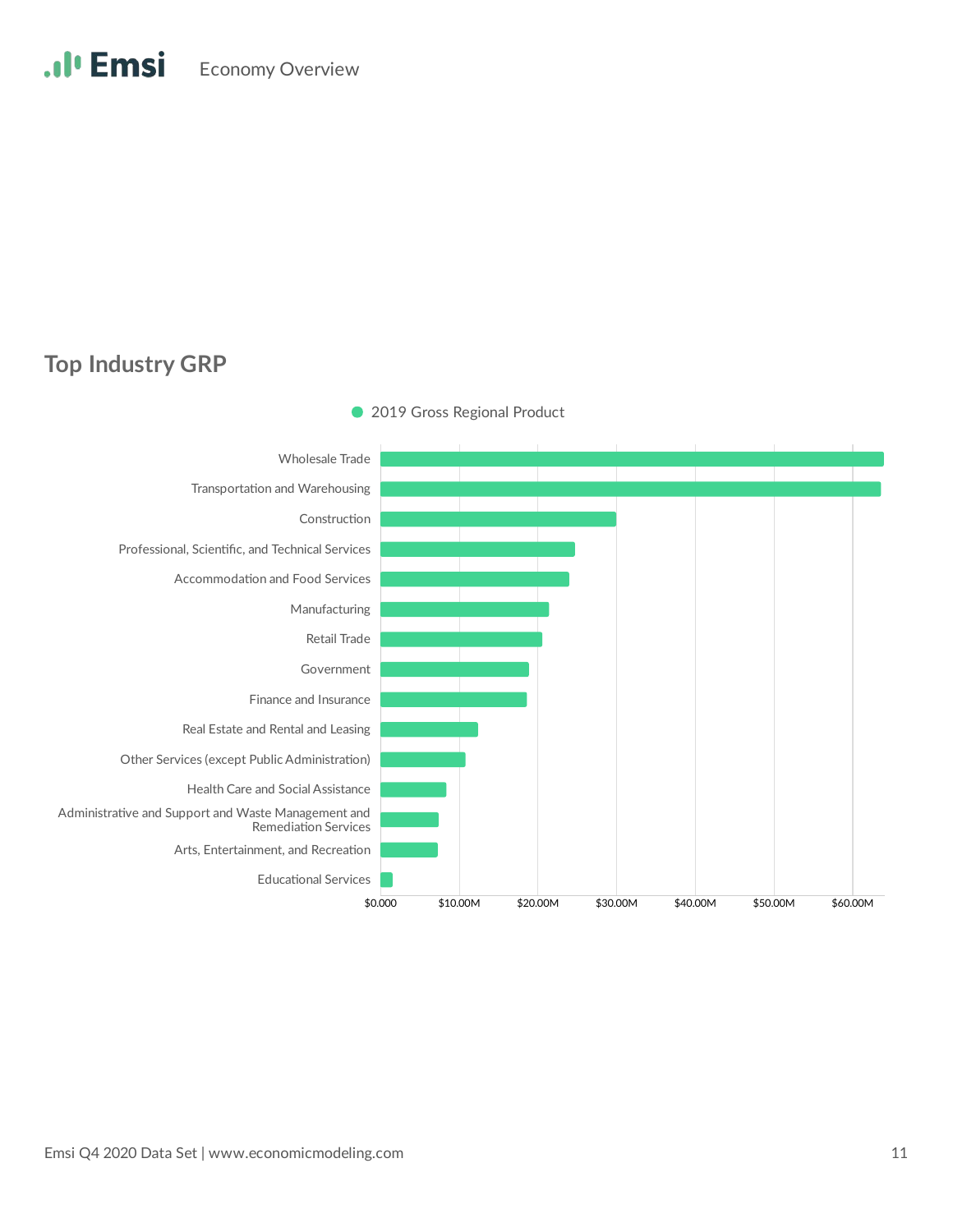### **Top Industry Earnings**

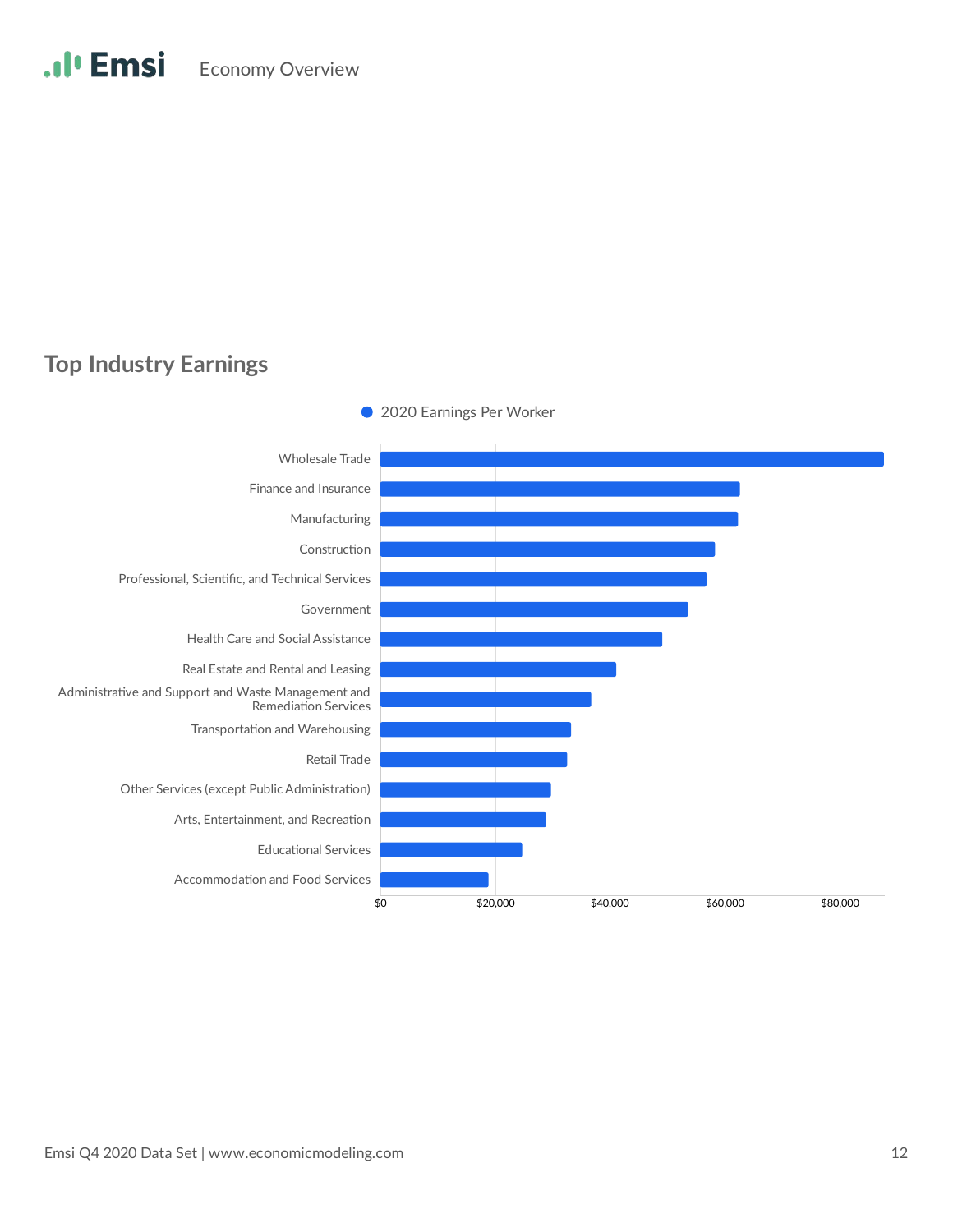### **Largest Industries**

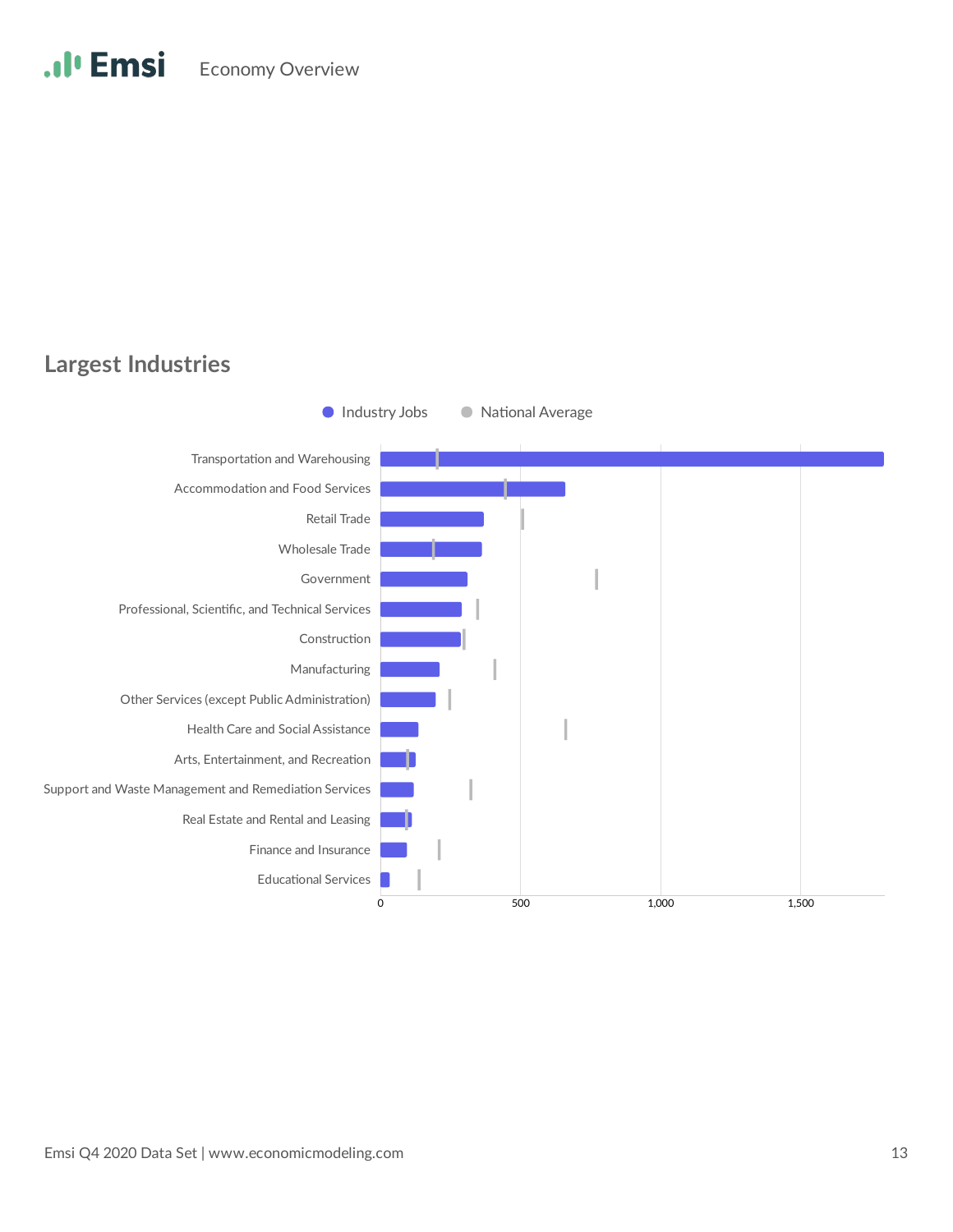## .Il<sup>.</sup> Emsi Economy Overview

### **Business Characteristics**

### **Business Size**

|                      | Percentage | <b>Business Count</b> |
|----------------------|------------|-----------------------|
| 1 to 4 employees     | 29.2%      | 158                   |
| 5 to 9 employees     | 29.2%      | 158                   |
| 10 to 19 employees   | 23.8%      | 129                   |
| 20 to 49 employees   | 13.5%      | 73                    |
| 50 to 99 employees   | 2.0%       | 11                    |
| 100 to 249 employees | 1.5%       | 8                     |
| 250 to 499 employees | 0.4%       | 2                     |
| 500+ employees       | 0.6%       | 3                     |

*\*Business Data by DatabaseUSA.com is third-party data provided by Emsi to its customers as a convenience, and Emsi does not endorse or warrant its accuracy or consistency with other published Emsi data. In most cases, the Business Count will not match total companies with profiles on the summary tab.*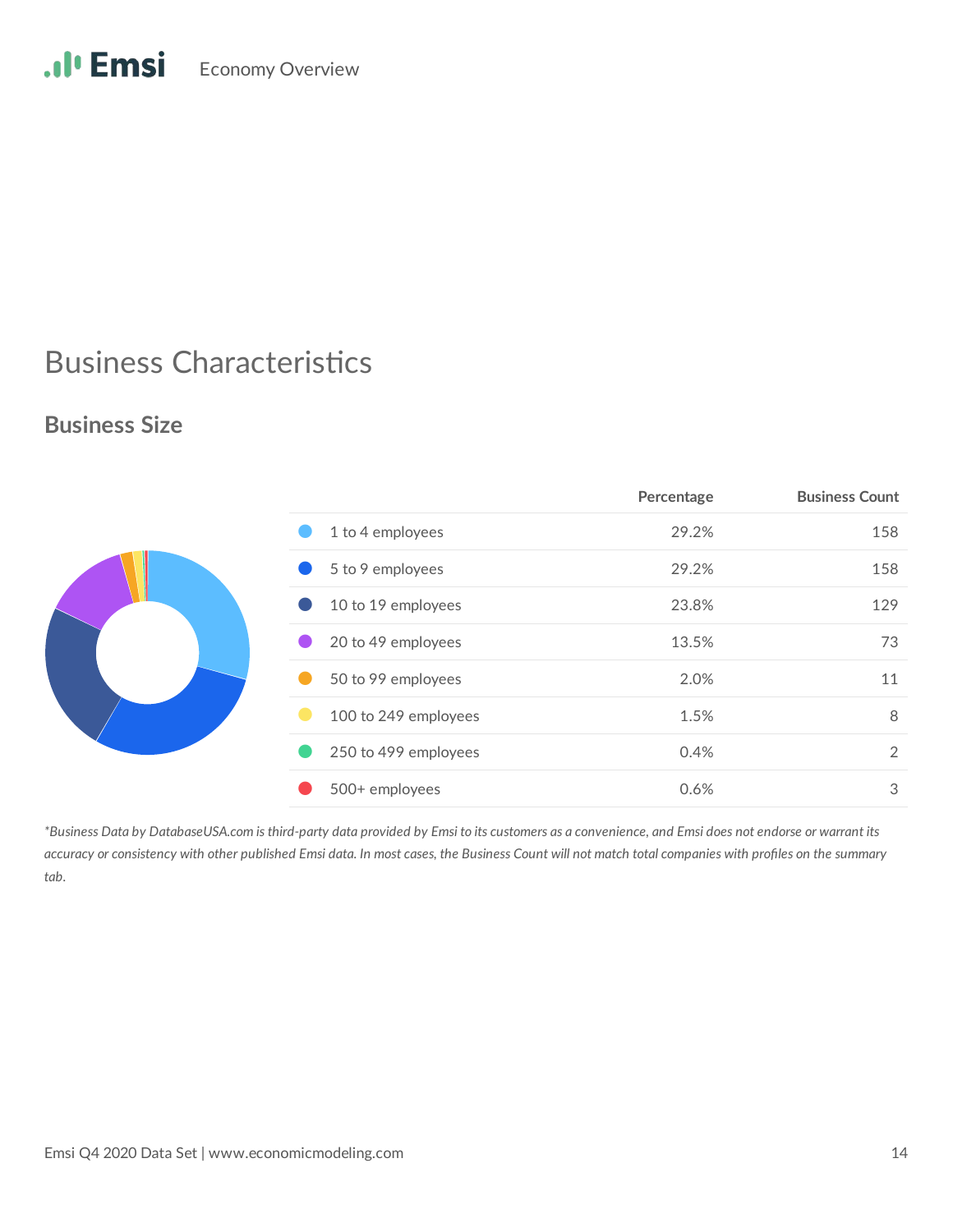### **Workforce Characteristics**

### **Largest Occupations**

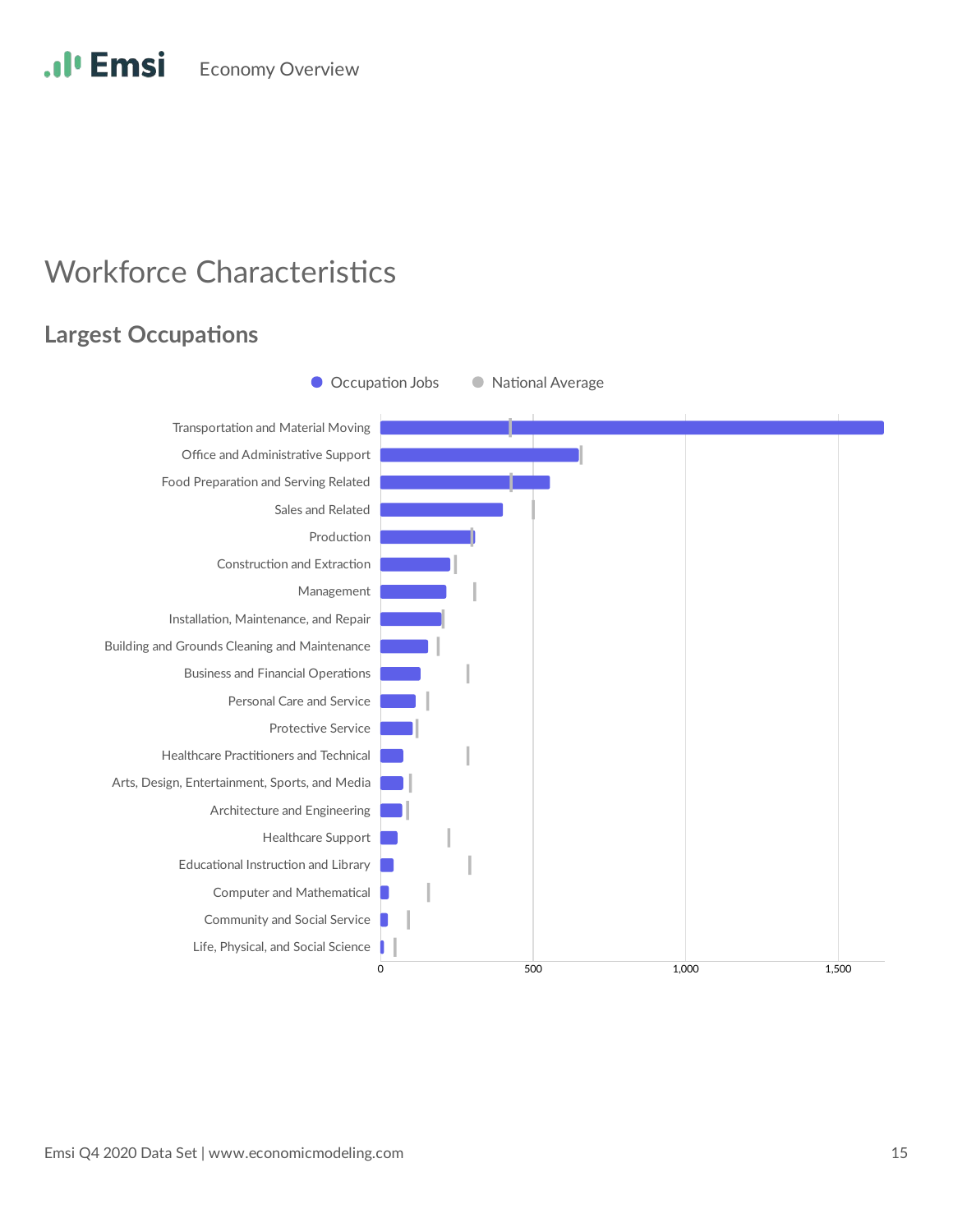### **Top Growing Occupations**



Occupation Jobs Growth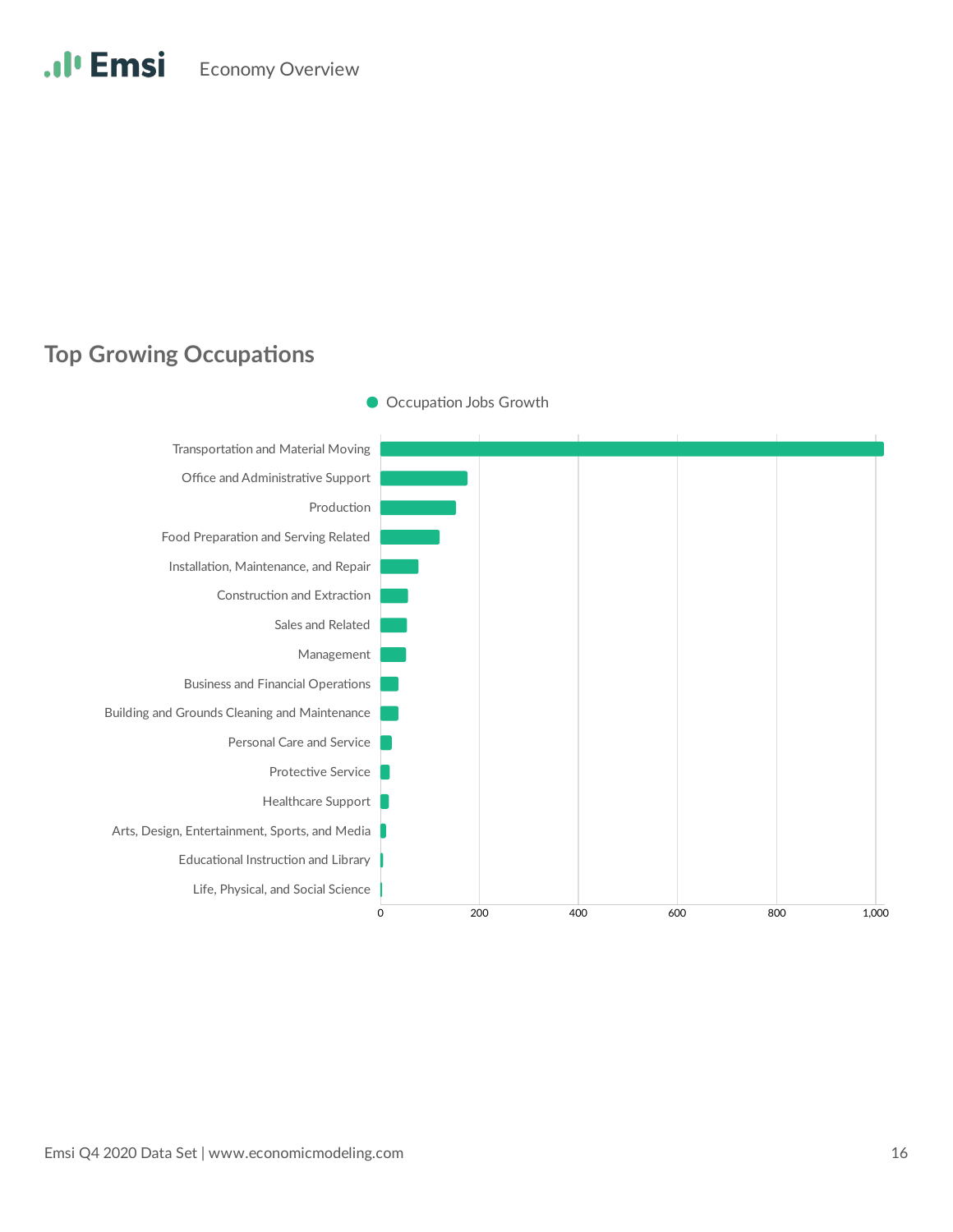### **Top Occupation LQ**

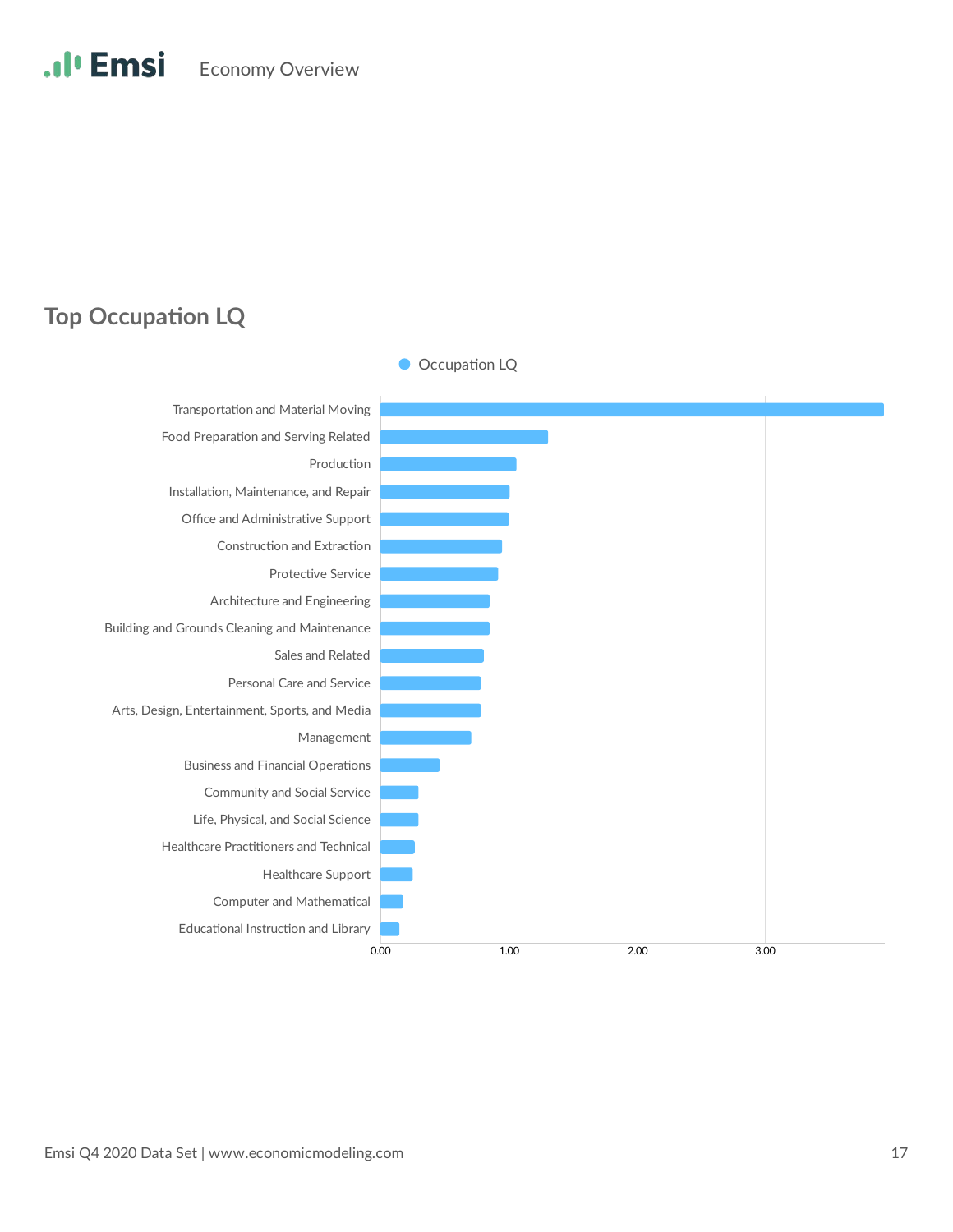### **Top Occupation Earnings**



• 2019 Median Hourly Earnings

Postings data is not available for the currently selected region.

Underemployment data is not available for the currently selected region.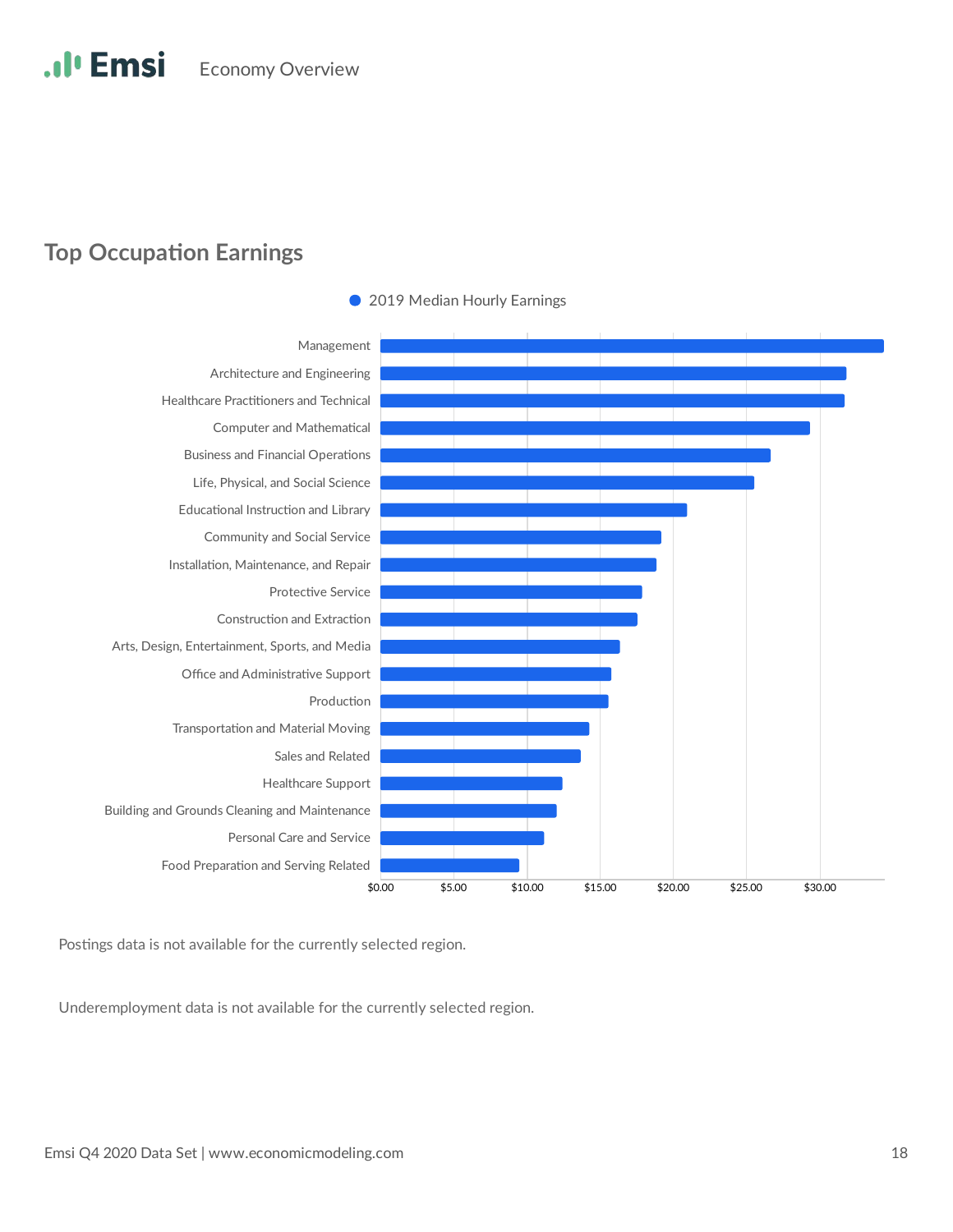### **Largest Occupations**